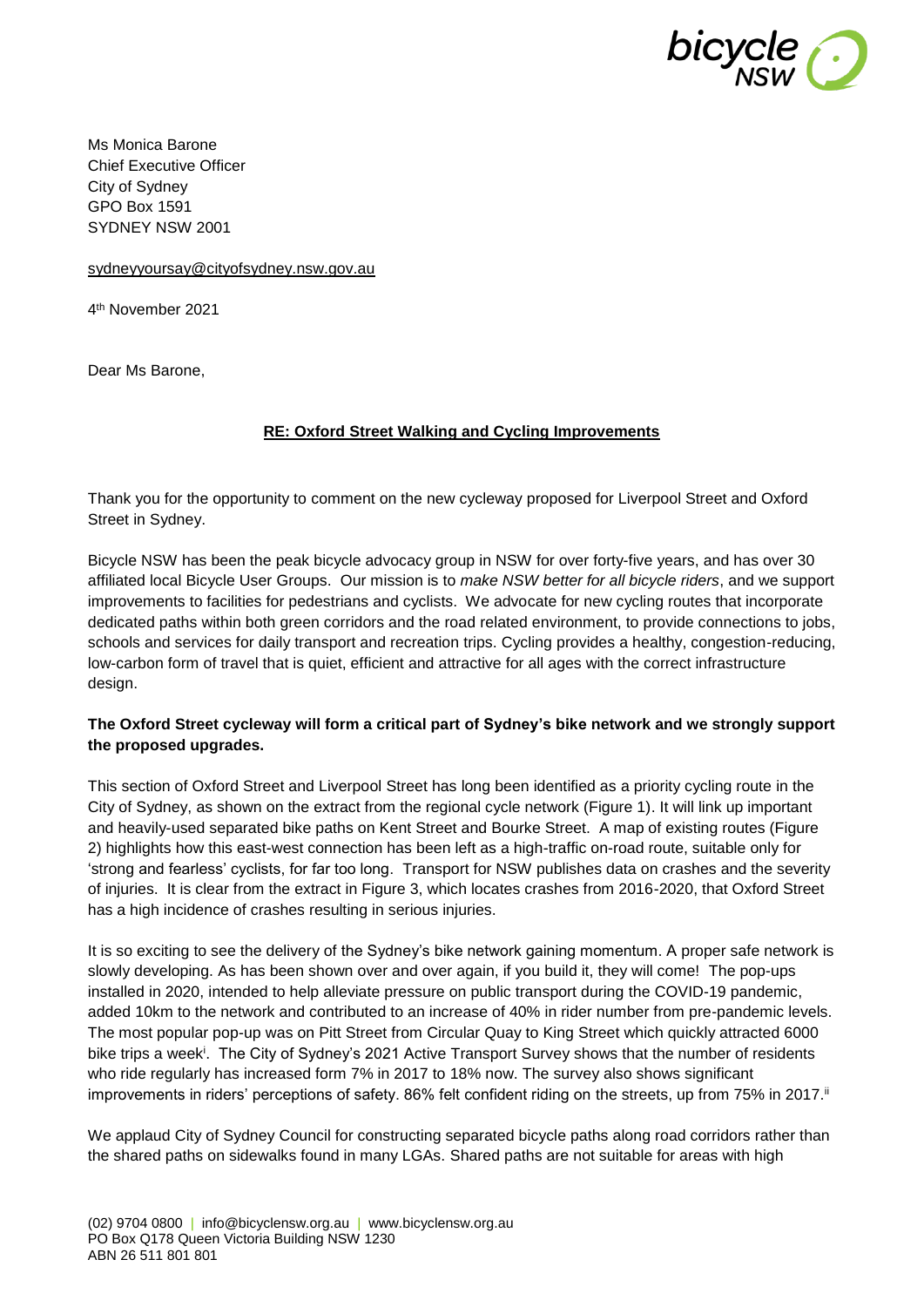

#### **Sydney Bike Network** Regional Bike Network Completed ..... Planned Local Bike Network - Completed ......... Planned Recreational Routes - Completed Planned

#### Figure 1:

Extract City of Sydney's future network map showing proposed and completed sections of the Regional Bike Network (Source: City of Sydney Council)



#### Separated off-road cycleway Low traffic street or bike lane ٠. Off-road shared path . . . . . . . . . . . . . . . Direct route with higher traffic

Figure 2: Extract from the Sydney Cycling Map showing Oxford Street is still a high traffic on-street route (Source: City of Sydney Council)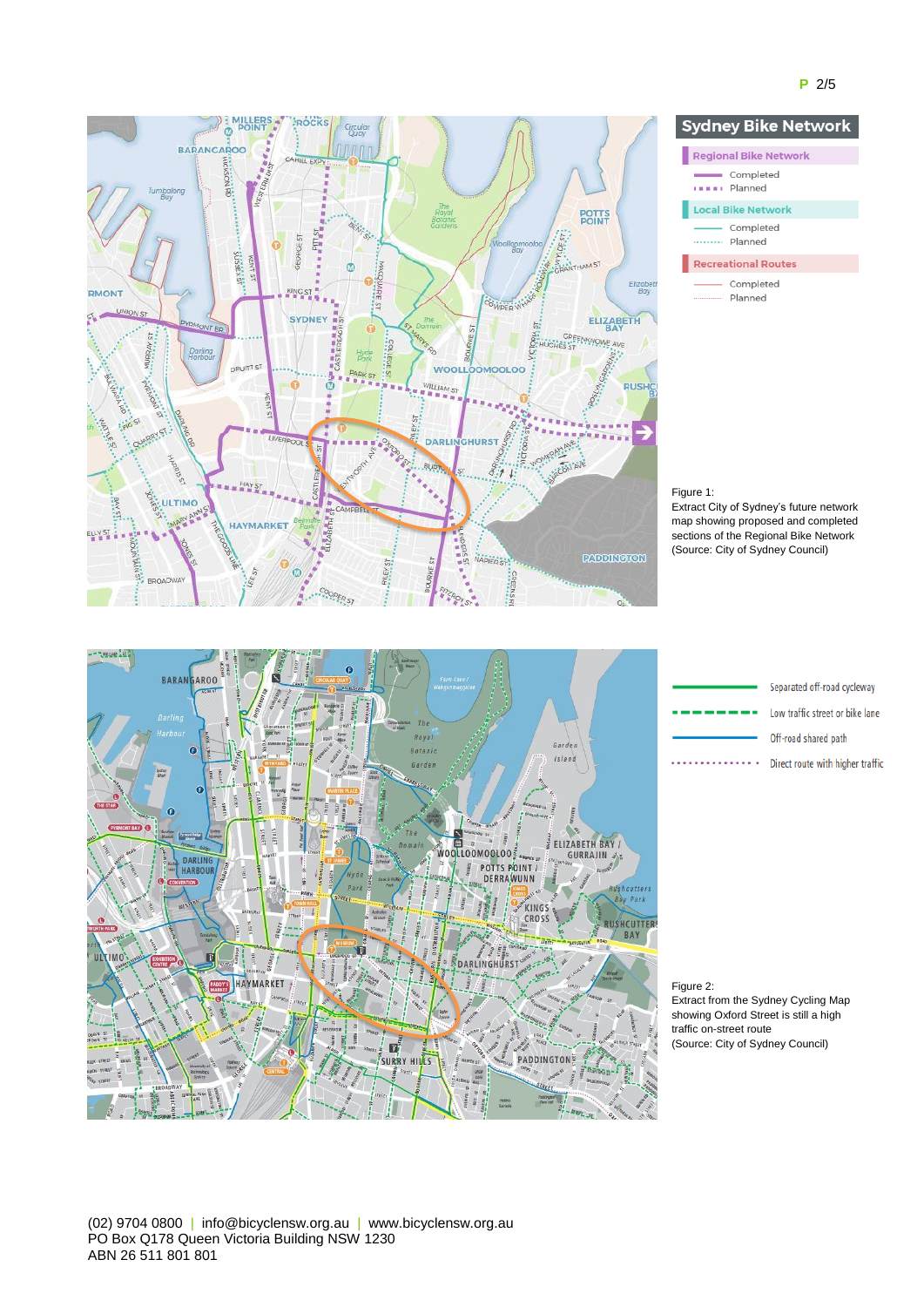

#### Degree of casualty  $\bullet$  Killed  $\bullet$  Seriously Injured  $\bullet$  Moderately Injured  $\bullet$  Minor/Other Injured

Figure 3: A 'crash map' for 2016-2020 showing a high incidence of serious injuries due to road trauma on Oxford Street (Source: Transport for NSW Centre for Road Safety)

pedestrian and cycling activity and will not lead to an acceptable level of amenity and safety for either walkers or riders, with conflict occurring between different users.

One of the three guiding policy themes at Bicycle NSW is 'Build it for Everyone'iii and we advocate for infrastructure that is suitable for riders from 8 to 80 years of age to use independently. According to the best practice 'cycling segmentation' model, developed in Portland USA to identify the type and needs of existing and potential bike ridersiv, separated bicycle paths will allow 70% of citizens to consider journeys by bike (Figure 4). The area is fairly level and the increasing use of e-bikes and other micro-mobility devices will ensure that active transport options are accessible to all residents, commuters and visitors.



#### Four general categories of comfort levels for cycling as transportation. (Source: North Sydney Council)

#### **Completing Oxford Street**

It is now vital to plan for the extension of the bicycle path up Oxford Street from Taylor Square into the heart of Paddington and on to Bondi Junction and Centennial Park. This route will pass shops, offices, schools and St. Vincent's Hospital, everyday destinations for thousands of residents. We appreciate that the Oxford St cycleway will replace the pop-up along Moore Park Road, but this offers increased opportunities to activate local shops, improve the urban amenity of Paddington, and provides riders with a connection along a ridgeline instead of requiring them to ride up-hill to connect to offices and city destinations.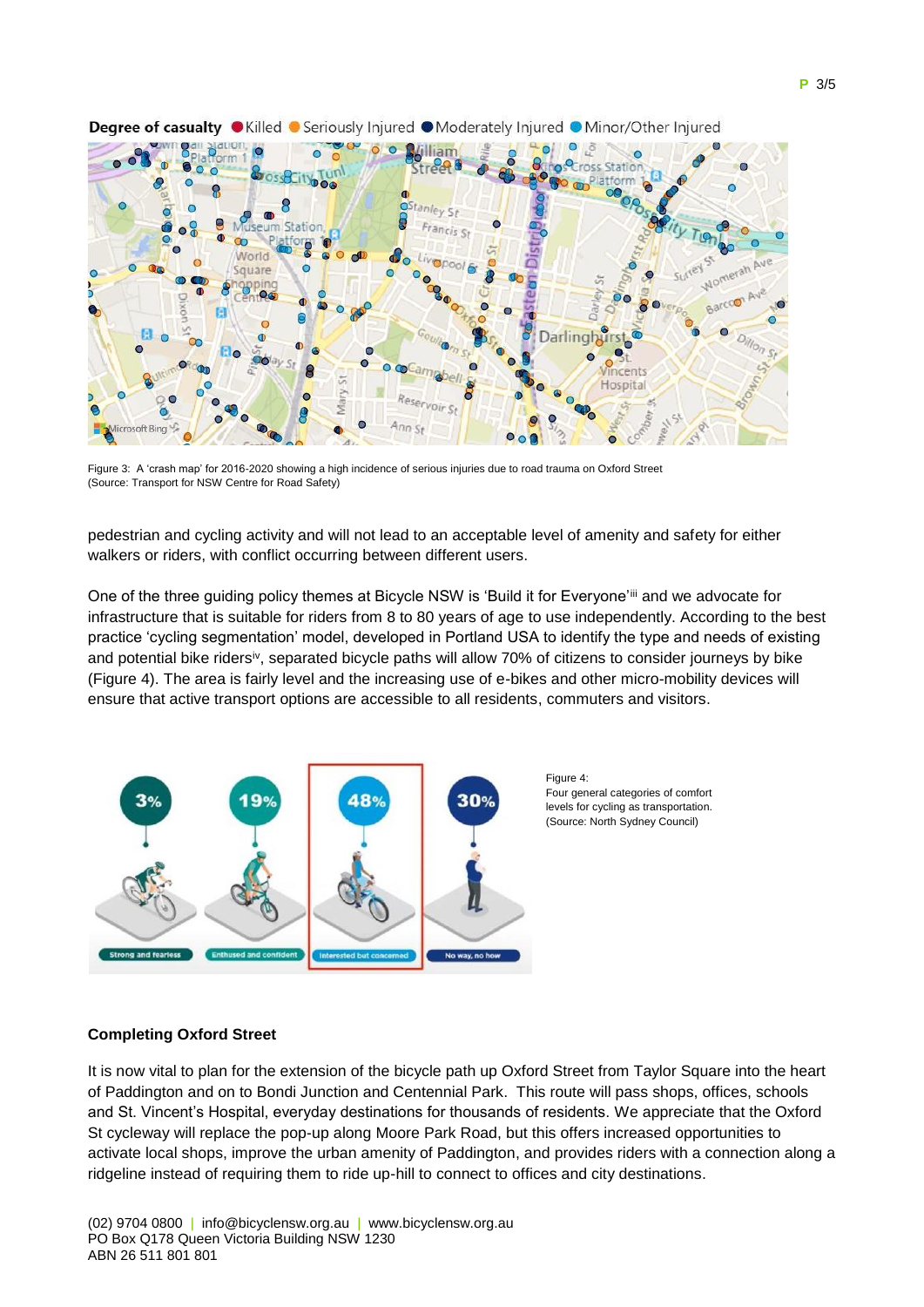It may be necessary to remove a general travel lane to accommodate a wide separated bicycle path and this has hindered the planning of the cycle route to date. However, the City of Sydney now has extra leverage in its negotiations with State Government and other stakeholders in the form of two new Transport for NSW policies that require State projects to prioritize road space for active transport - Providing for Walking and Cycling in Transport Projects Policy CP21001<sup>v</sup> and the Road User Space Allocation Policy CP21000<sup>vi</sup>.

Bicycle NSW is looking forward to the imminent re-instatement of the College Street route that will link the new Oxford Street bicycle path with Macquarie Street, the Domain and Circular Quay.

### **Further considerations**

### **1. Future-proof all walking and cycling infrastructure**

It is important that Sydney's active transport network is developed with regard to future growth in demand. The status quo of walking and cycling activity in the area is likely to change rapidly. The density of walkers will increase when new housing is delivered as proposed. An upswing in travel by bikes has occurred recently due to impacts of the COVID-19 pandemic, individual reactions to climate change, a surge in local delivery services and the growing popularity of e-bikes. In addition, State policies to address climate change and urban liveability will add to pressures on councils to secure a much bigger travel share for walking and cycling.

Cycling infrastructure must be designed with the maximum possible width allowing for safe recovery and overtaking as ridership increases. Bicycle NSW recommends referring to the new Cycleway Design Toolboxvii to ensure that the paths are constructed to current best practice.

#### **2. Ensure that cycle infrastructure is inclusive**

All types of bikes should be accommodated by the cycling infrastructure, including cargo bikes and tricycles. Again, the width of the paths is critical and it is important to consider turning radii, dropped kerbs, ramps and the design of modal filters to ensure that non-standard bikes not excluded from the network. Cargo bikes will increasingly be used for inner-city deliveries and have huge potential to play a key role in a sustainable transport system. Non-standard bikes such as hand-cycles, recumbents and wheelchair bikes offer disabled people independent mobility but are a rare sight on city streets due to barriers caused by poor urban design. Any measures enabling cycling by disabled people will support a growth in cycling by novice cyclists, children and older people, and improve conditions for those using mobility scooters<sup>viii</sup>.

## **3. Prioritise pedestrians and cyclists at all major intersections**

Traffic light phasing and sensors must favour active modes to encourage more people to walk and cycle. In line with the Road User Space Allocation Policy and other State and local strategies, small delays to vehicle traffic should never prevent the delivery of safer, more efficient and more attractive active transport infrastructure.

#### **4. Ensure equitable access to the kerb**

It is important that the bus platforms are generous enough to allow passengers in wheelchairs to safety negotiate the crossing of the bicycle path. The use of the platforms for taxis to pick-up and drop-off (PUDO) passengers and for vehicles making deliveries must also be considered. If the bicycle path hinders access to the kerb, then dedicated zones in the side streets must be allocated for taxis, ride share, disabled parking